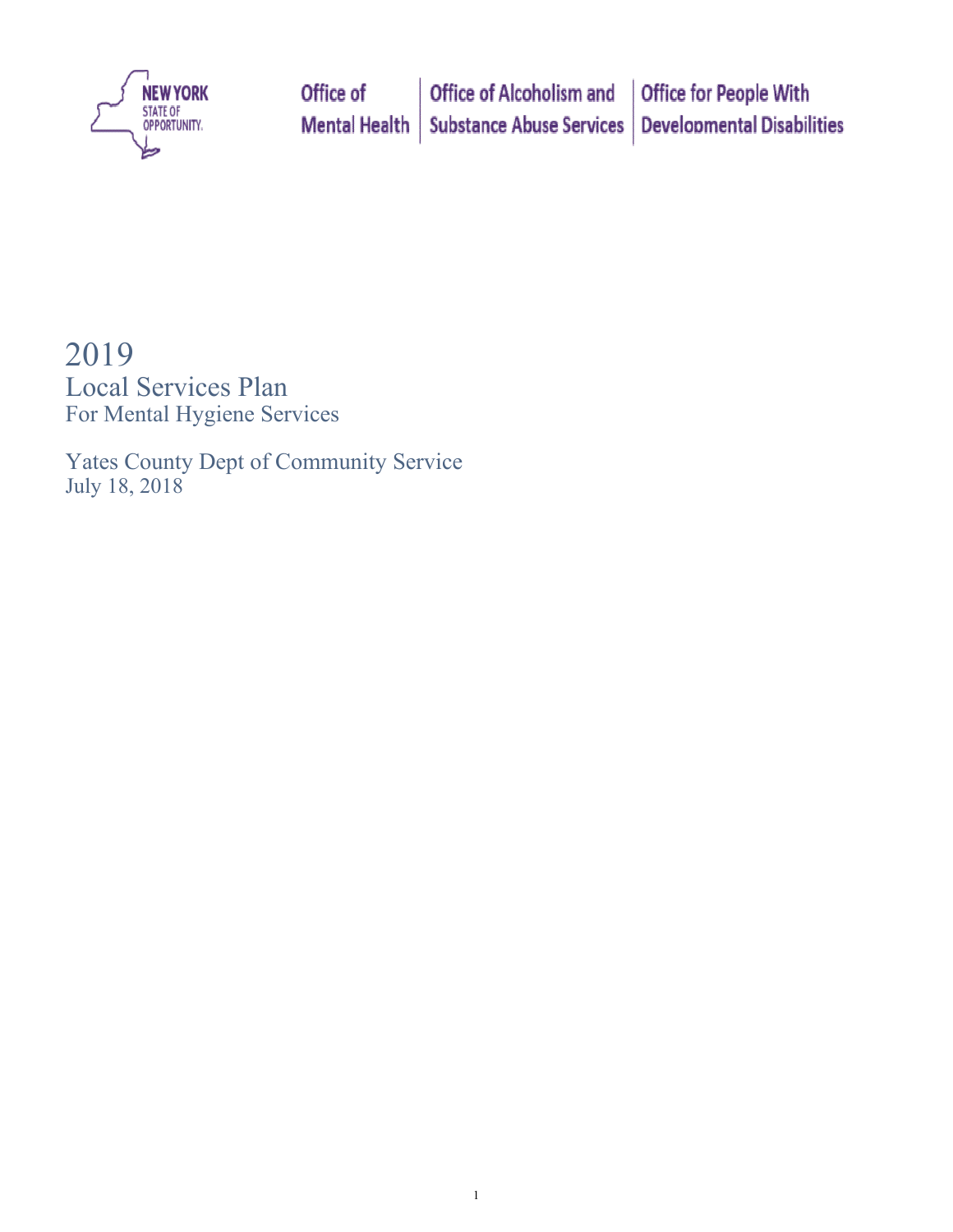## **Table of Contents**

| <b>Planning Form</b>                               | <b>LGU/Provider/PRU</b> | <b>Status</b>        |
|----------------------------------------------------|-------------------------|----------------------|
| <b>Yates County Dept of Community Service</b>      | 70390                   | (LGU)                |
| <b>Executive Summary</b>                           | Optional                | <b>Not Completed</b> |
| Goals and Objectives Form                          | Required                | <b>Certified</b>     |
| Office of Mental Health Agency Planning Survey     | Required                | <b>Certified</b>     |
| <b>Community Services Board Roster</b>             | Required                | <b>Certified</b>     |
| Alcoholism and Substance Abuse Subcommittee Roster | Required                | <b>Certified</b>     |
| Mental Health Subcommittee Roster                  | Required                | <b>Certified</b>     |
| Developmental Disabilities Subcommittee Roster     | Required                | <b>Certified</b>     |
| Mental Hygiene Local Planning Assurance            | Required                | <b>Certified</b>     |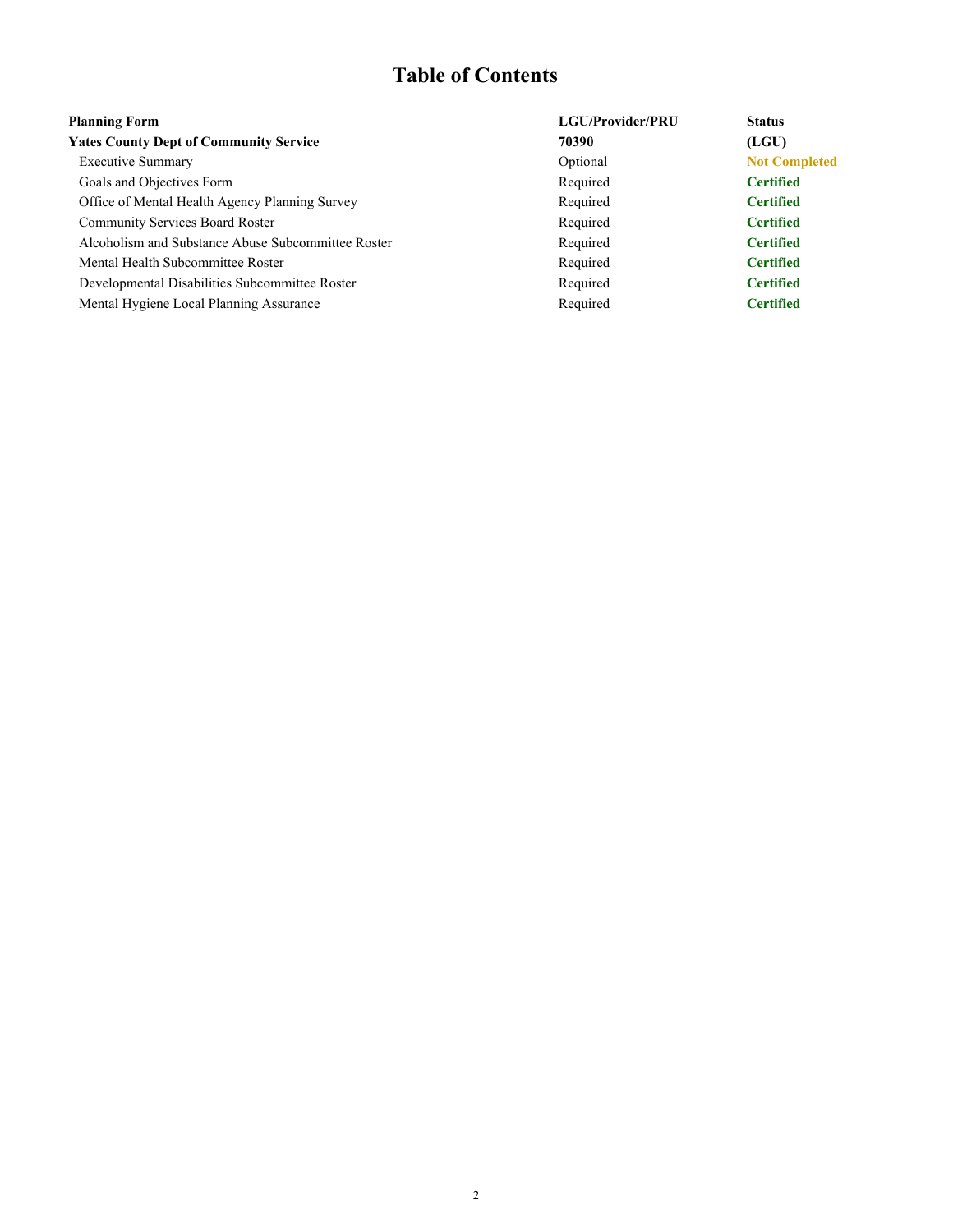#### **Mental Hygiene Goals and Objectives Form**

Yates County Dept of Community Service (70390)

Certified: George Roets (6/2/18)

#### **1. Overall Needs Assessment by Population** (Required)

Please explain why or how the overall needs have changed and the results from those changes.

a) Indicate how the level of unmet **mental health service needs**, in general, has changed over the past year:  $\bigcirc$  Improved  $\bigcirc$  Stayed the Same

**Worsened** 

#### Please Explain:

The unmet need has increased this year overall due to a number of factors including: community efforts to education about mental health and substance abuse, efforts to enlist community members to identify those in need of services and link them with services, increased referrals (especially from children and youth), staffing turnover at the clinic level, lack of perscribers, housing options, lack of afterhours program and support, the switch from case management to Health Home Care Management (delays in care management enrollments) and limitations in crisis services which rely too heavily on the Hospital Emergency Department. The implementation of managed Care has also led to increased referrals. The more recent Harp program has not had a major impact as of yet.

services and staffing and that should increase availability and reduce reliance on the Hospital Emergency Department. Out patient mental health clinics struggle with high referral numbers and delays in assessments and evaluations. Assesments for medication treatment are also delayed due to lack of staff. The Psychocial club and drop in center remain available for limited hours but are handicapped due to lack of space and staffing turnover. Residental resources out of county remain the bulk of the mental health bed options. this limits in county options. Voluntary beds are available but limited in quality and availability. Crisis residential options are almost entirely out of County.

b) Indicate how the level of unmet **substance use disorder (SUD) needs**, in general, has changed over the past year:  $\bigcirc$  Improved  $\bigcirc$  Staved

the Same  $\bigcirc$  Worsened

#### Please Explain:

The level of unmet need has not improved despite the expansion of outpatient treatment options, the availability of medical treatment options at the jail and in the community, additionof care management and peer services as well as new housing options. detoxification and inpatient treatment remain available in Clifton Springs and elsewhere in the state but are limited by availability and distance. Efforts to provide treatment on demand have not been successful locally but further efforts are under development. The local substance Abuse Coalition has been active working on community options and interventions including prevention efforts. Managed Care has led to increased referrals also. Crisis services are lacking.

Prevention has occurred in the schools but also in the general community. These efforts continue to be extensive and include use of social media, public media and the internet. Evidence based programs have have reached more children and youth then ever before.

|  |                             |  | c) Indicate how the level of unmet needs of the <b>developmentally disabled</b> population, in general, has changed in the past year: $\bigcirc$ Improved $\bigcirc$ |  |  |  |
|--|-----------------------------|--|----------------------------------------------------------------------------------------------------------------------------------------------------------------------|--|--|--|
|  | $\sim$ $\sim$ $\sim$ $\sim$ |  |                                                                                                                                                                      |  |  |  |

#### Stayed the Same Worsened

#### Please Explain:

The unmet needs remain the same during the transformation process underway. residential need remain critical although addition residential options are in process. The new focus on employment over workshop efforts remains a work in progress. Creative efforts in establishing inhouse options as well as community options are in place with more under development. Clinical and rehabilitation services have been consolidated into a clinic(article 28) struggling with the decentralized services approach. Crisis and emergency services remain dependent on the Mental Health System and Hospital Emergency Department while the regional response system is expanded and developed.

#### **2. Goals Based On Local Needs**

- a) Housing
- b) Transportation
- c) Crisis Services
- d) Workforce Recruitment and Retention (service system)
- e) Employment/ Job Opportunities (clients)
- f) Prevention
- g) Inpatient Treatment Services
- h) Recovery and Support Services
- i) Reducing Stigma
- j) SUD Outpatient Services
- k) SUD Residential Treatment Services

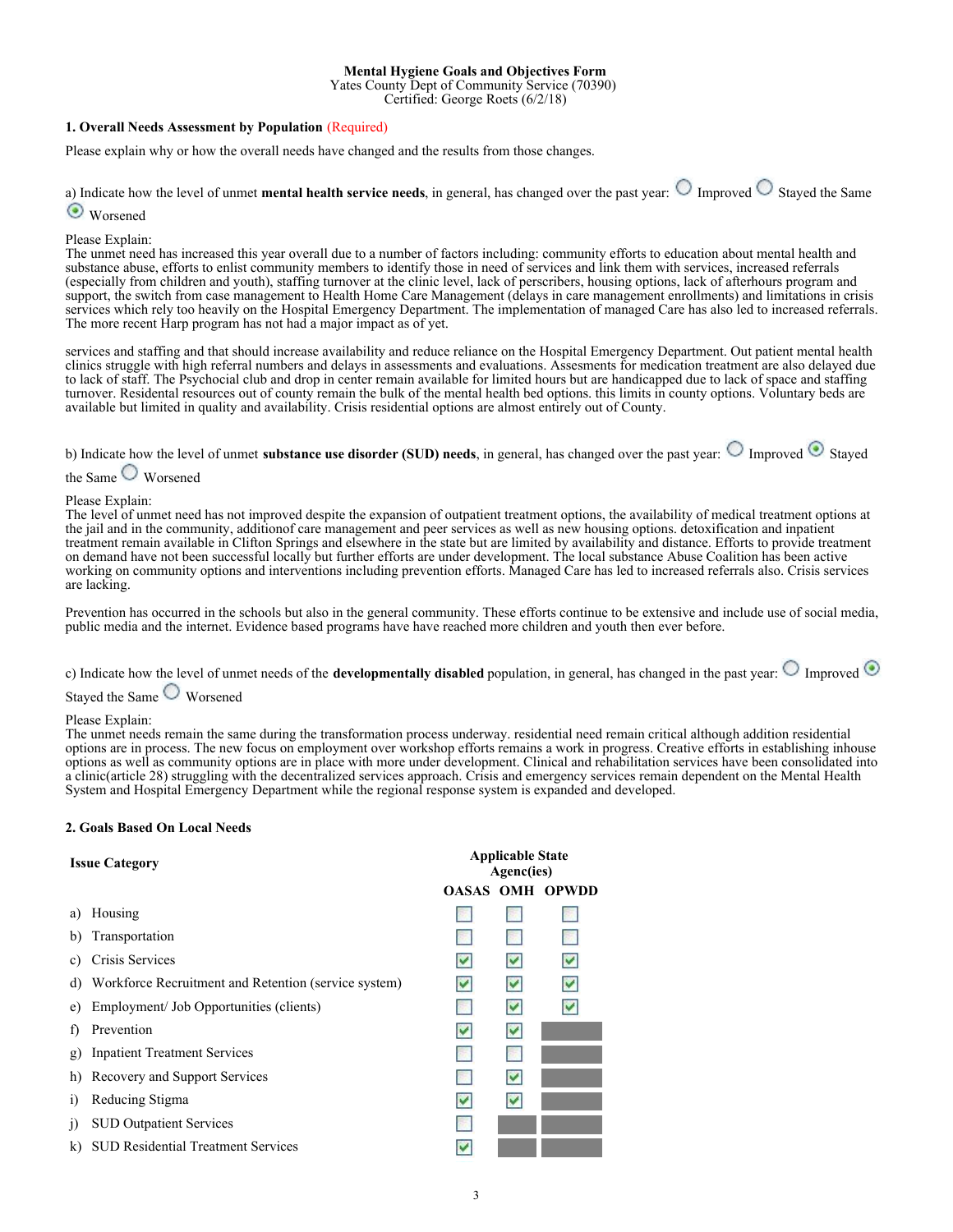

#### **2c. Crisis Services - Background Information**

 There were a number of reports, data sets and surveys that powered these efforts including: Regional Planning Reports (Common Ground), OASAS reports, OMH Reports, FLPPS Reegional scan, Child Survey, CLMHD survey data, data reports, local agency reports, innovative Voacational Project reports, Residential reporting from the state, local residential providers and housing agencies, statr reports, medicaid data, etc.

**Do you have a Goal related to addressing this need?**  $\odot$  Yes  $\odot$  No

**Goal Statement**- Is this Goal a priority goal (Maximum 5 Objectives per goal)?  $\odot$   $y_{es}$   $\odot$   $y_{0}$ 

To promote and advocate for crisis outreach, assessment and intervention on demand 24/7 in Yates County.

#### **Objective Statement**

Objective 1: Engage local Government, local agencys, local programs, FLPPS and FLRPC regarding the need for on demand crisis services for the three pop.groups.

Applicable State Agency: (check all that apply):  $\Box$  OASAS  $\Box$  OMH  $\Box$  OPWDD

#### **Change Over Past 12 Months** (Optional)

 The availability of mobile crisis services has been improved as has the link with Comprehensive psychiatric emergency program services. local emergency services plan is under development and coordinated with 4 other rural counties.

#### **2d. Workforce Recruitment and Retention (service system) - Background Information**

**Do you have a Goal related to addressing this need?**  $\bigcirc$   $\gamma$ es  $\bigcirc$   $\bigcirc$   $\gamma$ 

If "No", Please discuss any challenges that have precluded the development of a goal (e.g. external barriers):

**Change Over Past 12 Months** (Optional)

#### **2e. Employment/ Job Opportunities (clients) - Background Information**

**Do you have a Goal related to addressing this need?**  $\odot$  Yes  $\odot$  No

**Goal Statement**- Is this Goal a priority goal (Maximum 5 Objectives per goal)?  $\bigcirc$   $Y$ es  $\bigcirc$  No

To provide opportunity, training and suppor for employment.

**Objective Statement**

#### **Change Over Past 12 Months** (Optional)

YMHFA, MHFA, MHFA Public Safety training was provided

#### **2f. Prevention - Background Information**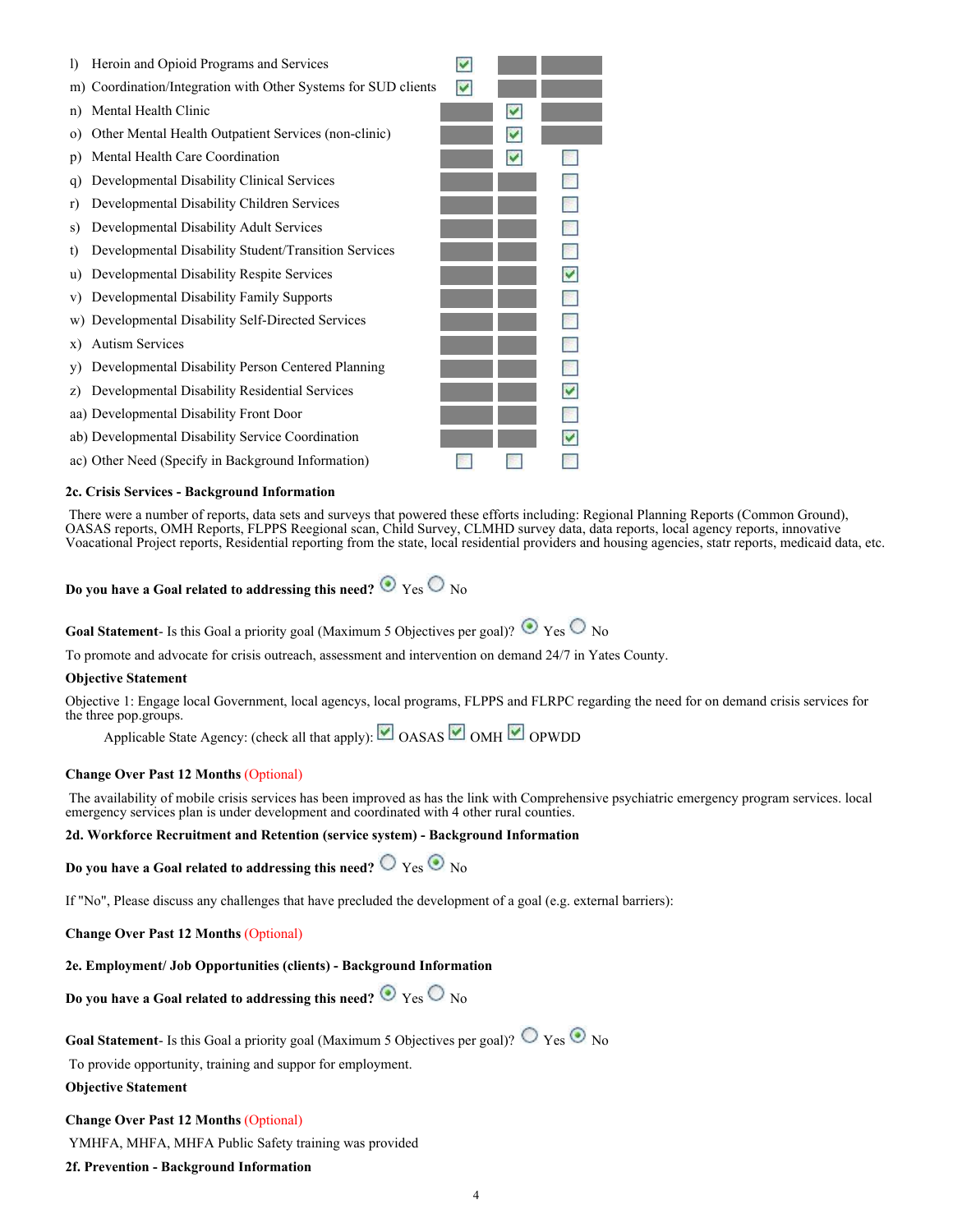Stigma was identified as a specific cause of delay in treatment fo SUD and Mental Illness populations of all ages. The sourse s included Surveys of school aged children, SUD providers, MH providers and take aways from community meetings. 350 + individuals were provided YMHFA, MHFA, MHFA Public Safety, MHFA Higher education, in order to educate, identify, support and encourage those with behavioral health issues to seek treatment, better understand illness and treatment and explore self help options. Survey of those trained indicated that they were able to identify those in need, had the confidence to educate and connect with those in need and were able to link one or more individuals with treatment.

#### **Do you have a Goal related to addressing this need?**  $\bullet$  Yes  $\circ$  No

**Goal Statement**- Is this Goal a priority goal (Maximum 5 Objectives per goal)?  $\bullet$  Yes  $\circ$  No

to offer YMHFA,MHFA,MHFA Public Safety and MHFA Higher education to Yates County residents.

#### **Objective Statement**

**Change Over Past 12 Months** (Optional)

**2h. Recovery and Support Services - Background Information**

**Do you have a Goal related to addressing this need?**  $\bullet$  Yes  $\circ$  No

**Goal Statement**- Is this Goal a priority goal (Maximum 5 Objectives per goal)?  $\bullet$  Yes  $\circ$  No

To increase access to recovery and support services for the mentally ill and substance abuse populstion.

#### **Objective Statement**

Objective 1: Work with Lakeview health to increase availability of drop in center and psychosocial club. Applicable State Agency: (check all that apply):  $\Box$  OASAS  $\Box$  OMH  $\Box$  OPWDD

#### **Change Over Past 12 Months** (Optional)

#### **2i. Reducing Stigma - Background Information**

```
Do you have a Goal related to addressing this need? \bullet Yes \circ No
```
**Goal Statement**- Is this Goal a priority goal (Maximum 5 Objectives per goal)?  $\bigcirc$   $Y$ es  $\bigcirc$  No

Reduce stigma for mental illness and substance abuse.

#### **Objective Statement**

Objective 1: Community education efforts with factas and information. Applicable State Agency: (check all that apply): OASAS OMH OPWDD

Objective 2: Provide community based trainings- MHFA & YMHFA. Applicable State Agency: (check all that apply): OASAS OMH OPWDD

Objective 3: Provide support for community members to become trainers Applicable State Agency: (check all that apply):  $\Box$  OASAS  $\Box$  OMH  $\Box$  OPWDD

#### **Change Over Past 12 Months** (Optional)

#### **2k. SUD Residential Treatment Services - Background Information**

**Do you have a Goal related to addressing this need?**  $\odot$  Yes  $\odot$  No

**Goal Statement**- Is this Goal a priority goal (Maximum 5 Objectives per goal)?  $\bullet$  Yes  $\circ$  No To promote and support the development of SUD residential services. **Objective Statement**

**Change Over Past 12 Months** (Optional)

#### **2l. Heroin and Opioid Programs and Services - Background Information**

Do you have a Goal related to addressing this need?  $\bigcirc$   $_{\rm Yes}$   $\bigcirc$   $_{\rm No}$ 

If "No", Please discuss any challenges that have precluded the development of a goal (e.g. external barriers):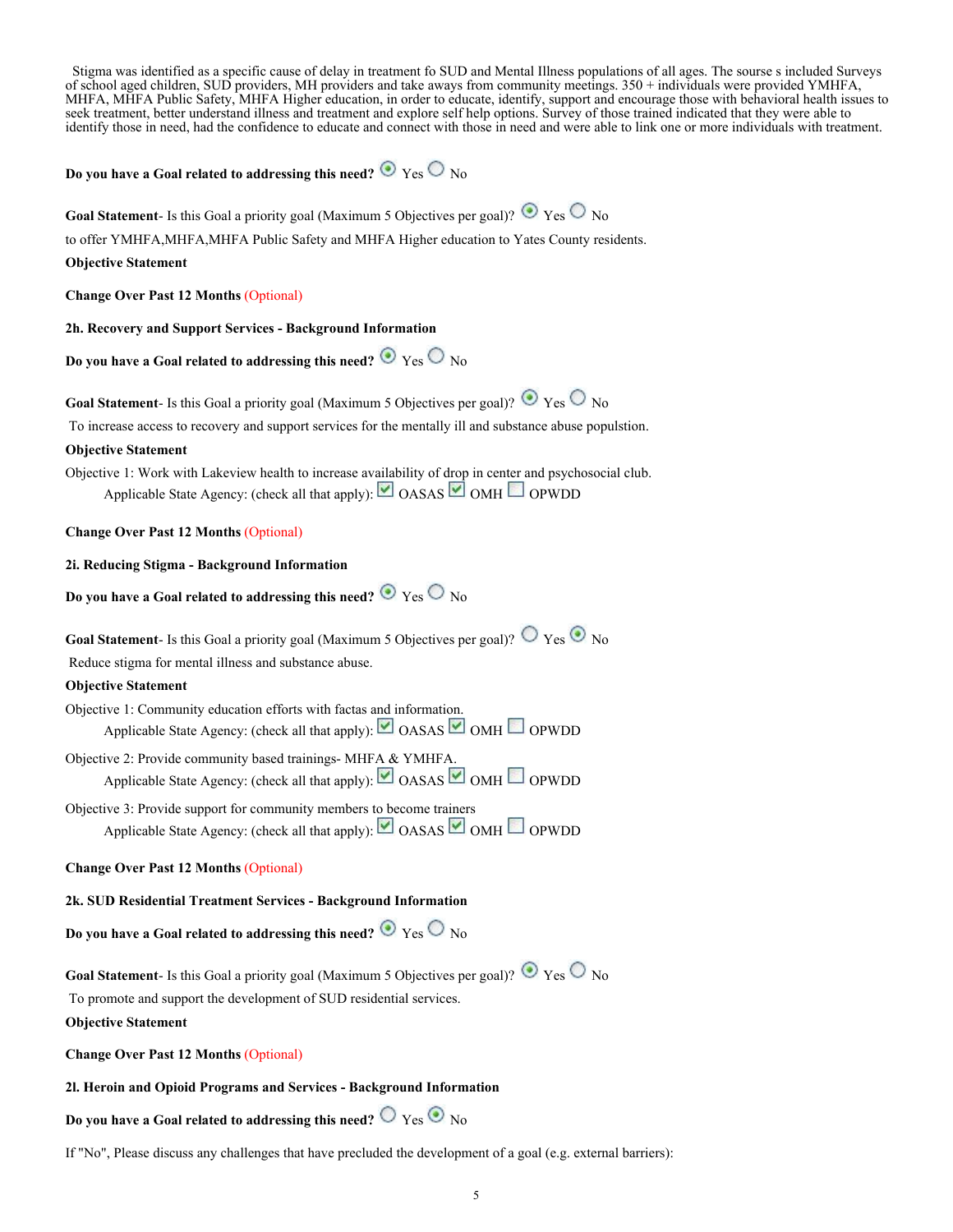#### **Change Over Past 12 Months** (Optional)

#### **2m. Coordination/Integration with Other Systems for SUD clients - Background Information**

### **Do you have a Goal related to addressing this need?**  $\bigcirc$   $\bigcirc$   $\bigcirc$   $\bigcirc$   $\bigcirc$   $\bigcirc$

If "No", Please discuss any challenges that have precluded the development of a goal (e.g. external barriers):

#### **Change Over Past 12 Months** (Optional)

#### **2n. Mental Health Clinic - Background Information**

Adult and C & Y clinic capacity available, including school based. No reported waiting list, capacity at S & S.. Clinic plus services in community including off site services are needed. Flacra capacity with not waiting list .

**Do you have a Goal related to addressing this need?**  $\bullet$  Yes  $\circ$  No

**Goal Statement**- Is this Goal a priority goal (Maximum 5 Objectives per goal)?  $\bullet$  Yes  $\circ$  No

Insure adequate access to outpatient care for the mentally ill, substance abuse population of all ages

#### **Objective Statement**

Objective 1: Monitor access and waiting times for mh outpatient care. Applicable State Agency: (check all that apply):  $\Box$  OASAS  $\Box$  OMH  $\Box$  OPWDD

Objective 2: Monitor access and wait times for substance abuse care Applicable State Agency: (check all that apply): OASAS OMH OPWDD

Objective 3: insure adequate local outpatient care for all ages for mental health and substance abuse. Applicable State Agency: (check all that apply):  $\Box$  OASAS  $\Box$  OMH  $\Box$  OPWDD

Objective 4: to utilize the expanded off site service potential.

Applicable State Agency: (check all that apply):  $\Box$  OASAS  $\Box$  OMH  $\Box$  OPWDD

#### **Change Over Past 12 Months** (Optional)

waiting list have been zeroed out.

#### **2o. Other Mental Health Outpatient Services (non-clinic) - Background Information**

Out reach, for drop outs and for transition to traditional outpatient services or from inpatient. is not readily available.

**Do you have a Goal related to addressing this need?**  $\odot$  Yes  $\odot$  No

**Goal Statement**- Is this Goal a priority goal (Maximum 5 Objectives per goal)?  $\circledcirc$  Yes  $\circledcirc$  No

To meet the stabilization needs of those transitioning from care or to care from inpatient or outpatient clinic services.

#### **Objective Statement**

Objective 1: To Follow up on self discharges, discharges from inpatient or outpatient care, with support, engagement and linkage to needed services

Applicable State Agency: (check all that apply):  $\Box$  OASAS  $\Box$  OMH  $\Box$  OPWDD

#### **Change Over Past 12 Months** (Optional)

More of an issue on the MH side as the addition of peers on the OASAS site has met the immediate need.

#### **2p. Mental Health Care Coordination - Background Information**

Insure adequate access to care management services for adults and children.

**Do you have a Goal related to addressing this need?**  $\bullet$  Yes  $\circ$  No

**Goal Statement**- Is this Goal a priority goal (Maximum 5 Objectives per goal)?  $\bullet$  Yes  $\circ$  No

In sure adequate access to care management services for adults and children.

#### **Objective Statement**

Objective 1: Link C  $& Y$  Care management with C  $& Y$  SPOA team.

Applicable State Agency: (check all that apply): OASAS OMH OPWDD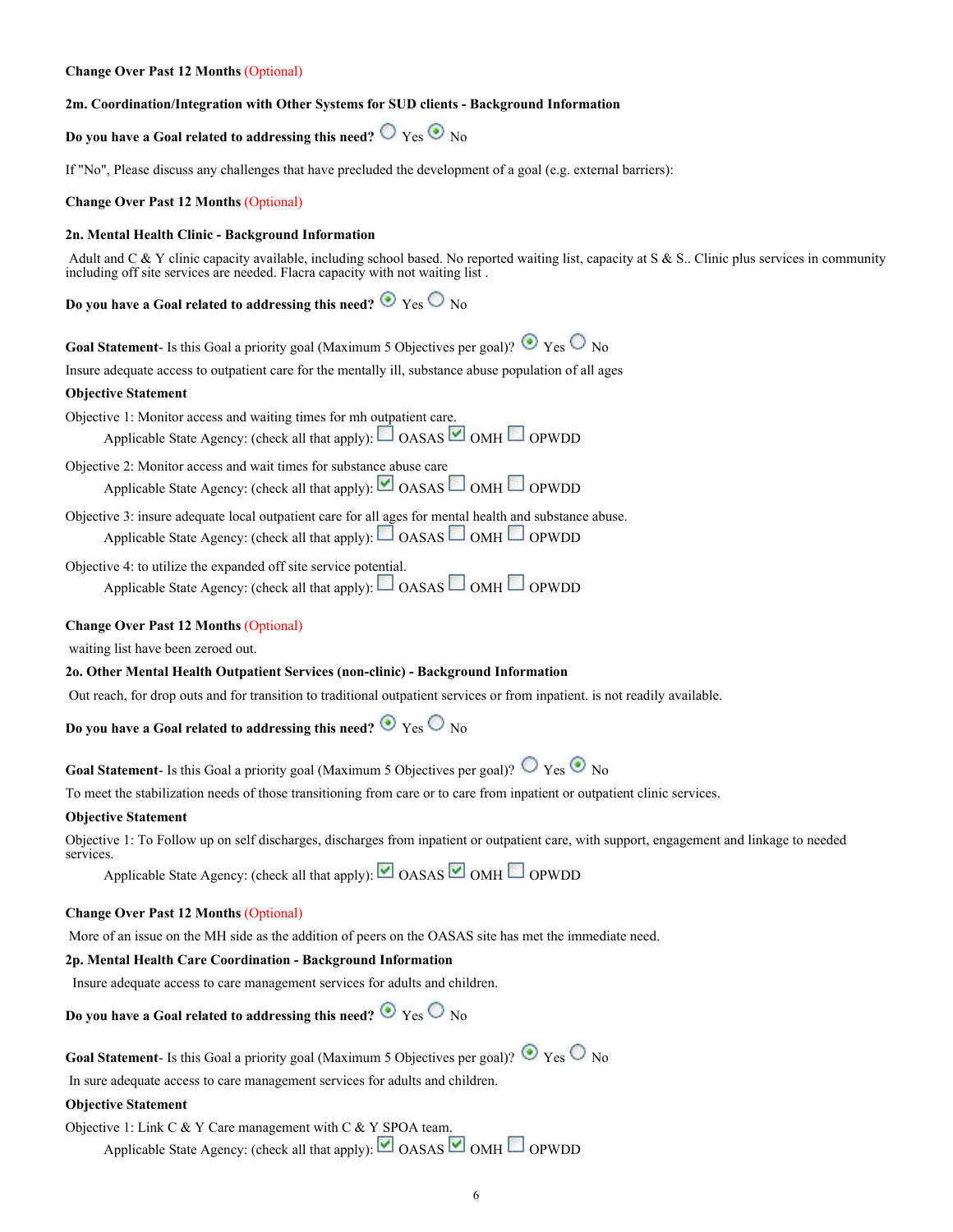#### Objective 2: Link adult care management with adult SPOA team.

Applicable State Agency: (check all that apply):  $\Box$  OASAS  $\Box$  OMH  $\Box$  OPWDD

#### **Change Over Past 12 Months** (Optional)

issues exist with lack of connection between C-SPOA and C & Y care managers.

#### **2u. Developmental Disability Respite Services - Background Information**

**Do you have a Goal related to addressing this need?**  $\bigcirc$   $\gamma$ es  $\bigcirc$  No

If "No", Please discuss any challenges that have precluded the development of a goal (e.g. external barriers):

#### **Change Over Past 12 Months** (Optional)

see residential goal.

#### **2z. Developmental Disability Residential Services - Background Information**

**Do you have a Goal related to addressing this need?**  $\bullet$  Yes  $\circ$  No

**Goal Statement**- Is this Goal a priority goal (Maximum 5 Objectives per goal)?  $\odot$   $\chi$ es  $\odot$  No

to proivide Continuous monitoring of housing need for the DD population.

#### **Objective Statement**

**Change Over Past 12 Months** (Optional)

#### **2ab. Developmental Disability Service Coordination - Background Information**

Systems transition to HH CM is underway

**Do you have a Goal related to addressing this need?**  $\odot$  Yes  $\odot$  No

**Goal Statement**- Is this Goal a priority goal (Maximum 5 Objectives per goal)?  $\bullet$  Yes  $\circ$  No

To monitor the changeover process to HH CM and insure no individuals lose care coordination and all have a smooth transition.

#### **Objective Statement**

Objective 1: To review reports from the state, ARC and consumers regarding the transition. Applicable State Agency: (check all that apply):  $\Box$  OASAS  $\Box$  OMH  $\Box$  OPWDD

#### **Change Over Past 12 Months** (Optional)

Underway after planning cycle.

#### **3. Goals Based On State Initiatives**

| <b>State Initiative</b>                                     | <b>Applicable State</b><br>Agenc(ies) |   |              |
|-------------------------------------------------------------|---------------------------------------|---|--------------|
|                                                             | OASAS OMH                             |   | <b>OPWDD</b> |
| a) Medicaid Redesign                                        |                                       |   |              |
| b) Delivery System Reform Incentive Payment (DSRIP) Program | ∣✓∣                                   | v | p.           |
| c) Regional Planning Consortiums (RPCs)                     |                                       | M | e.           |
| d) NYS Department of Health Prevention Agenda               |                                       | M |              |
| 3a. Medicaid Redesign - Background Information              |                                       |   |              |
|                                                             |                                       |   |              |

**Do you have a Goal related to addressing this need?**  $\bigcirc$  Yes  $\bigcirc$  No

If "No", Please discuss any challenges that have precluded the development of a goal (e.g. external barriers):

#### **Change Over Past 12 Months** (Optional)

#### **3b. Delivery System Reform Incentive Payment (DSRIP) Program - Background Information**

 We have had continued active involvement with the FL process, Changes have occurred with impact on the triple aim. Therehave been improvements in the behavioral health care system.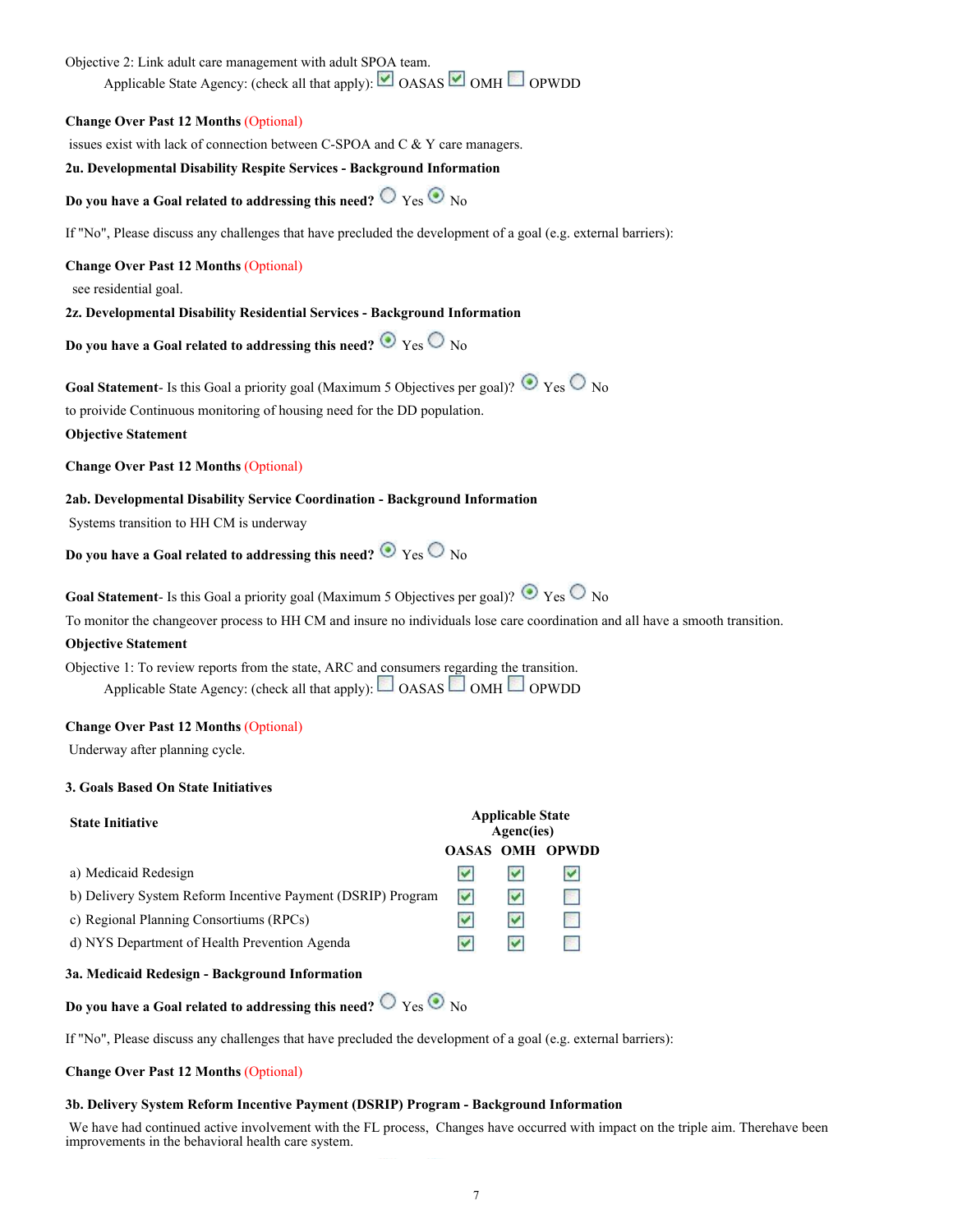### **Do you have a Goal related to addressing this need?**  $\bullet$  Yes  $\circ$  No

**Goal Statement-** Is this Goal a priority goal?  $\odot$  Yes  $\odot$  No

To support the FL process including involvement with the behavioral health planning, workforce planning and clinical quality oversite.

#### **Objective Statement**

Objective 1: To represent the FL DCS group on the clinical quality committee.

Applicable State Agency: (check all that apply):  $\Box$  OASAS  $\Box$  OMH  $\Box$  OPWDD

Objective 2: Provide leadership to workforce planning and behavioral health planning.

Applicable State Agency: (check all that apply): OASAS OMH OPWDD

#### **Change Over Past 12 Months** (Optional)

 Workforce issues reflect a national, state wide and local problem requiring solutions at all levels. Gaps and deficiencies in the behavioral health system have seen some improvement and coordination and cooperation has increase.

#### **3c. Regional Planning Consortiums (RPCs) - Background Information**

 Thr RPC's have ben instituted, and have evolved into an effective change agent and systems problem solver. The atate local coordination and cooperation focused on systems efeciency, efectiveness and positive outcomes has been excellent. The RPC now move to improve on their successas an agent of systems improvement and a reflection of broad community invilved advocacy.

**Do you have a Goal related to addressing this need?**  $\bullet$  Yes  $\circ$  No

**Goal Statement**- Is this Goal a priority goal?  $\odot$  Yes  $\odot$  No

To support the FLRPC activities and promote the ongoing efforts with staff time and effort.

#### **Objective Statement**

Objective 1: Serve as the co-chair through 2019

Applicable State Agency: (check all that apply): OASAS OMH OPWDD

#### **Change Over Past 12 Months** (Optional)

To support and provide human resources in support of the FLRPC.

**3d. NYS Department of Health Prevention Agenda - Background Information**

**Do you have a Goal related to addressing this need?**  $\bullet$  Yes  $\circ$  No

**Goal Statement-** Is this Goal a priority goal?  $\odot$   $_{\text{Yes}}$   $\odot$   $_{\text{No}}$ 

To reduce stigma related to behavioral health disorders.

**Objective Statement**

#### **Change Over Past 12 Months** (Optional)

To work in collaboration with the Local PH Department on the prevention agenda.

**4. Other Goals (Optional)**

**Other Goals - Background Information**

Do you have a Goal related to addressing this need?  $\bigcirc$   $_{\rm Yes}$   $\bigcirc$   $_{\rm No}$ 

**Change Over Past 12 Months** (Optional)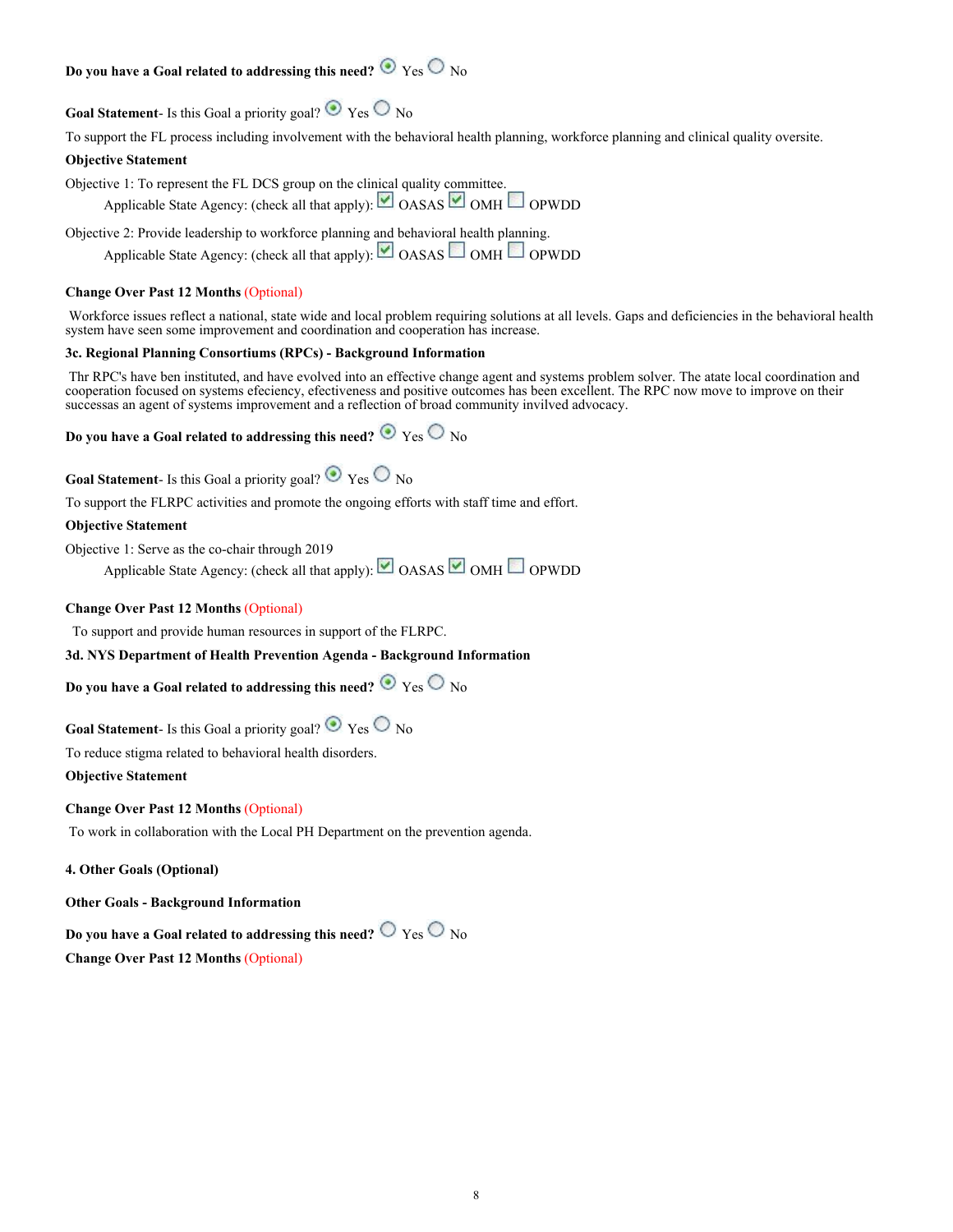#### **Office of Mental Health Agency Planning Survey** Yates County Dept of Community Service (70390)

Certified: George Roets (5/25/18)

**1. To the extent known and available, please rate the level of difficulty faced by licensed mental health (Article 31) clinic treatment providers in your county for recruiting and retaining the following professional titles. Rank 1 as not difficult at all, and 5 as very difficult. This judgment should be made for clinic programs county-wide, when there is more than one clinic. If the title does not apply, or you are unable to make a determination, select "n/a". This should only apply for staff positions that are available to fill; not unfunded positions.**

|                                                                 | Recruitment | <b>Retention</b> | Please indicate the reasons for difficulty, when known (e.g., no<br>available workers, salary competitiveness, etc.),<br>along with any other detail that may be useful to understand the issu |
|-----------------------------------------------------------------|-------------|------------------|------------------------------------------------------------------------------------------------------------------------------------------------------------------------------------------------|
| Psychiatrist                                                    | 5           | 5                | rural community, lack of upscale housing, salary/compensation                                                                                                                                  |
| Physician (non-psychiatrist)                                    |             |                  |                                                                                                                                                                                                |
| Psychologist (PhD/PsyD)                                         |             |                  |                                                                                                                                                                                                |
| Nurse Practitioner                                              | 4           | 4                | suply, rural                                                                                                                                                                                   |
| $RN/LPN$ (non- $NP$ )                                           |             |                  |                                                                                                                                                                                                |
| Physician Assistant                                             |             |                  |                                                                                                                                                                                                |
| <b>LMSW</b>                                                     | 4           | 4                | salary, benefits,                                                                                                                                                                              |
| <b>LCSW</b>                                                     |             |                  |                                                                                                                                                                                                |
| Licensed Mental Health<br>Practitioner<br>(LMHC/LMFT/LCAT/Lpsy) |             |                  |                                                                                                                                                                                                |
| Peer specialist                                                 | 4           | 4                | laack of positions                                                                                                                                                                             |
| Family peer advocate                                            |             |                  |                                                                                                                                                                                                |

#### **2. Please list any professions or titles not listed above, for which any mental health providers in your county face difficulty recruiting or retaining**

#### **3. Please indicate how many, if any, programs in your county provided input specific to this questions set.** One article 31 clinic, two local private practices.

Thank you for participating in the 2019 Mental Hygiene Local Services Planning Process by completing this survey. Questions regarding the content of this survey should be directed to Jeremy Darman jeremy.darman@omh.ny.gov. For any technical questions regarding the County Planning System, please contact the OASAS Planning Unit at oasasplanning@oasas.ny.gov.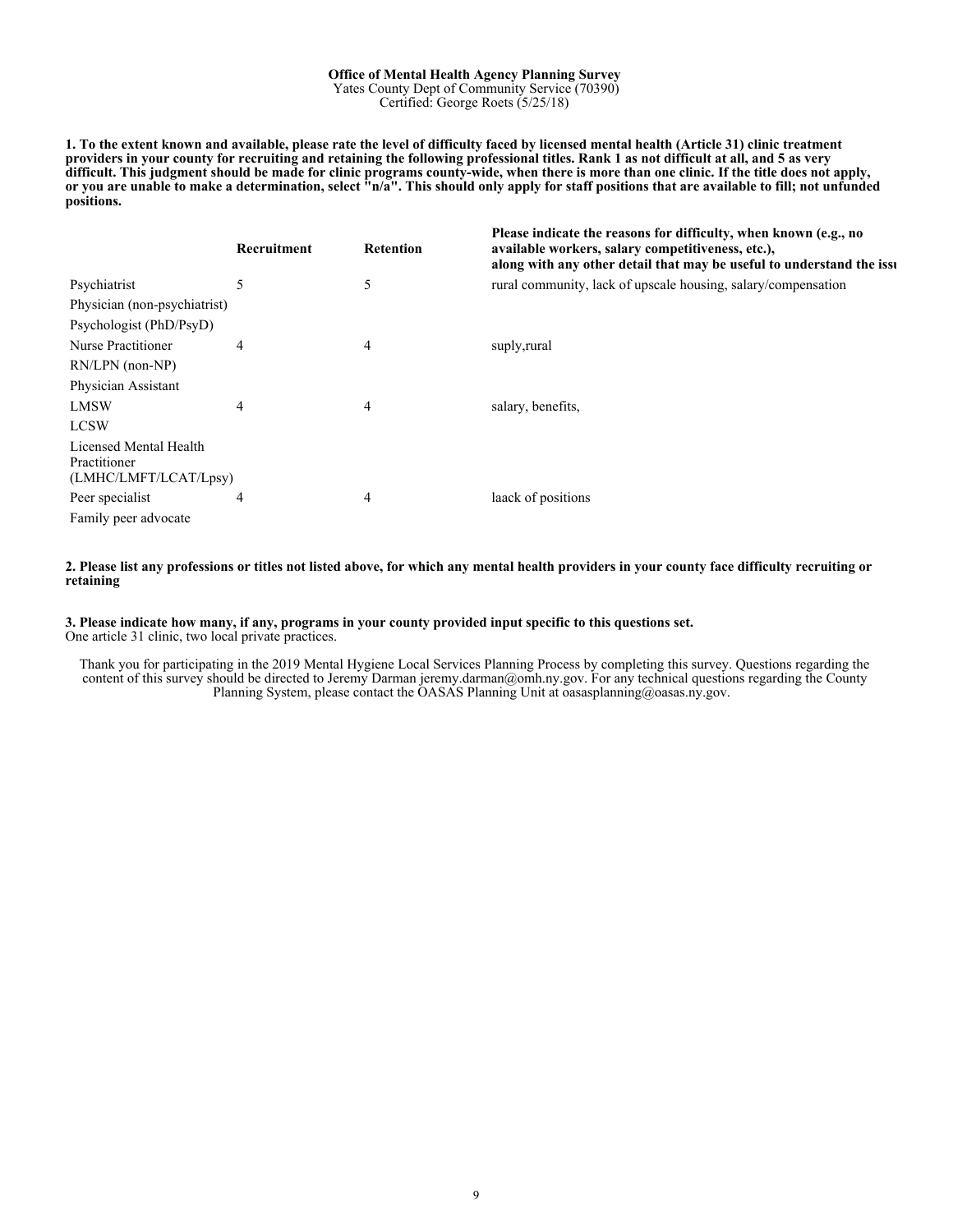#### **Community Service Board Roster** Yates County Dept of Community Service (70390) Certified: George Roets (5/25/18)

Note: There must be 15 board members (counties under 100,000 population may opt for a 9-member board). Indicate if member is a licensed physician or certified psychologist. Under item labeled "Represents", enter the name of the member's organization or enter "Consumer", "Family", "Public Representitive", etc. to indicate the particular community interest being represented. Members shall serve four-year staggered terms.

| <b>Member</b>       |                                 | <b>Member</b>       |                           |
|---------------------|---------------------------------|---------------------|---------------------------|
| Name                | John H. Cooley MD               | Name                | Lauren R. Snyder          |
| Physician           | Yes                             | Physician           | No                        |
| Psychologist        | No                              | Psychologist        | No                        |
| <b>Represents</b>   | community member                | <b>Represents</b>   | fmily/consumer            |
| <b>Term Expires</b> | 12/31/2019                      | <b>Term Expires</b> | 12/31/2020                |
| eMail               | jhcooley@aol.com                | eMail               | laurensnyder@gmail.com    |
| <b>Member</b>       |                                 | <b>Member</b>       |                           |
| Name                | Sara Christensen                | <b>Name</b>         | Antonia Gridley           |
| Physician           | No                              | Physician           | No                        |
| Psychologist        | No                              | Psychologist        | No                        |
| <b>Represents</b>   | health care/public health       | <b>Represents</b>   | Law enforcement           |
| <b>Term Expires</b> | 12/31/2020                      | <b>Term Expires</b> | 12/31/2020                |
| eMail               | schristensen@yatescounty.org    | eMail               | agridley@yatescounty.org  |
| <b>Member</b>       |                                 | <b>Member</b>       |                           |
| Name                | <b>Becky Bennett-Tears</b>      | Name                | Eric Detar                |
| Physician           | N <sub>0</sub>                  | Physician           | No                        |
| Psychologist        | No                              | Psychologist        | No                        |
| <b>Represents</b>   | aging population                | <b>Represents</b>   | higher education/chaplain |
| <b>Term Expires</b> | 12/31/2017                      | <b>Term Expires</b> | 12/31/2020                |
| eMail               | Bennett-TearsB@proactioninc.org | eMail               | edetar@keuka.edu          |
| <b>Member</b>       |                                 |                     |                           |
| Name                | Ellen Hey                       |                     |                           |
| Physician           | No                              |                     |                           |
| Psychologist        | No                              |                     |                           |
| <b>Represents</b>   | FQHC FNP                        |                     |                           |
| <b>Term Expires</b> | 12/31/2021                      |                     |                           |

**eMail** ellenh@flchealth.org

10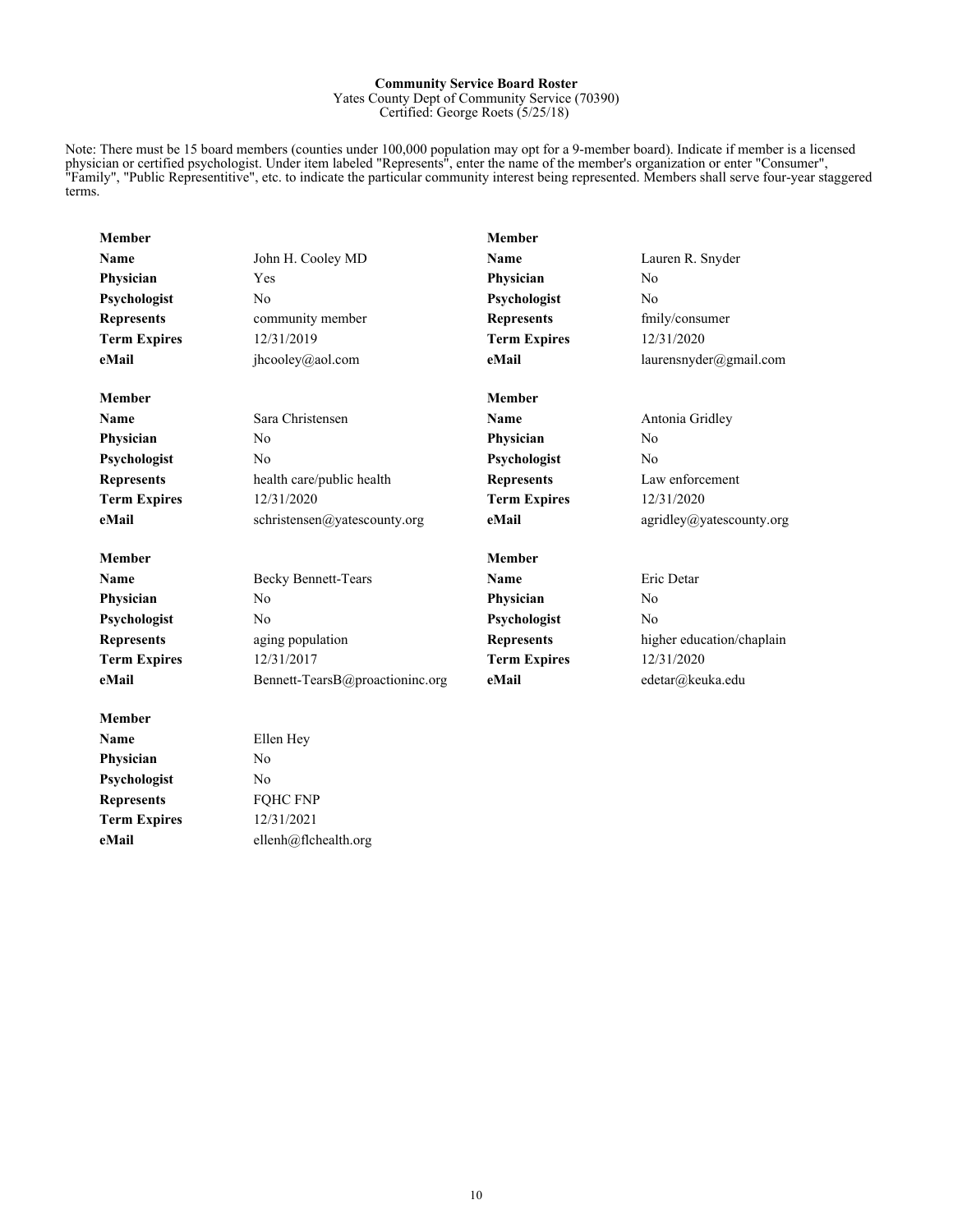#### **Alcoholism and Substance Abuse Subcommittee Roster** Yates County Dept of Community Service (70390) Certified: George Roets (5/25/18)

Note: The subcommittee shall have no more than nine members. Three subcommittee members must be members of the board; those members should be identified here. Under item labeled "Represents", enter the name of the member's organization or enter "Consumer", "Family", "Public Representitive", etc. to indicate the perspective the member brings to the subcommittee.

| <b>Member</b>        |                           | <b>Member</b>        |                              |
|----------------------|---------------------------|----------------------|------------------------------|
| Name                 | Gerri Kolbe               | Name                 | Edie Mann                    |
| <b>Represents</b>    | consumer/family           | <b>Represents</b>    | community advocacy           |
| eMail                | gkolbe@flpn.org           | eMail                | backacres1947@gmail.com      |
| <b>Is CSB Member</b> | N <sub>0</sub>            | <b>Is CSB Member</b> | No                           |
| <b>Member</b>        |                           | <b>Member</b>        |                              |
| Name                 | John H. Cooley            | <b>Name</b>          | Jacqueline M Shrader         |
| <b>Represents</b>    | medicine                  | <b>Represents</b>    | community advocacy           |
| eMail                | jhcooley@aol.com          | eMail                | shraderja@aol.com            |
| <b>Is CSB Member</b> | Yes                       | <b>Is CSB Member</b> | N <sub>0</sub>               |
| <b>Member</b>        |                           | <b>Member</b>        |                              |
| Name                 | martin Teller             | <b>Name</b>          | Timothy Van Damme            |
| <b>Represents</b>    | substance abuse treatment | <b>Represents</b>    | substance abuse prevention   |
| eMail                | Martin.Teller@flacra.org  | eMail                | tvandamme@twcmetrobiz.com    |
| <b>Is CSB Member</b> | N <sub>0</sub>            | <b>Is CSB Member</b> | N <sub>0</sub>               |
| <b>Member</b>        |                           | <b>Member</b>        |                              |
| Name                 | Cindy Christie            | Name                 | Sara Christensen             |
| <b>Represents</b>    | CSD rep                   | <b>Represents</b>    | PH                           |
| eMail                | cchristie@keuka.edu       | eMail                | schristensen@yatescounty.org |
| <b>Is CSB Member</b> | N <sub>0</sub>            | <b>Is CSB Member</b> | Yes                          |
|                      |                           |                      |                              |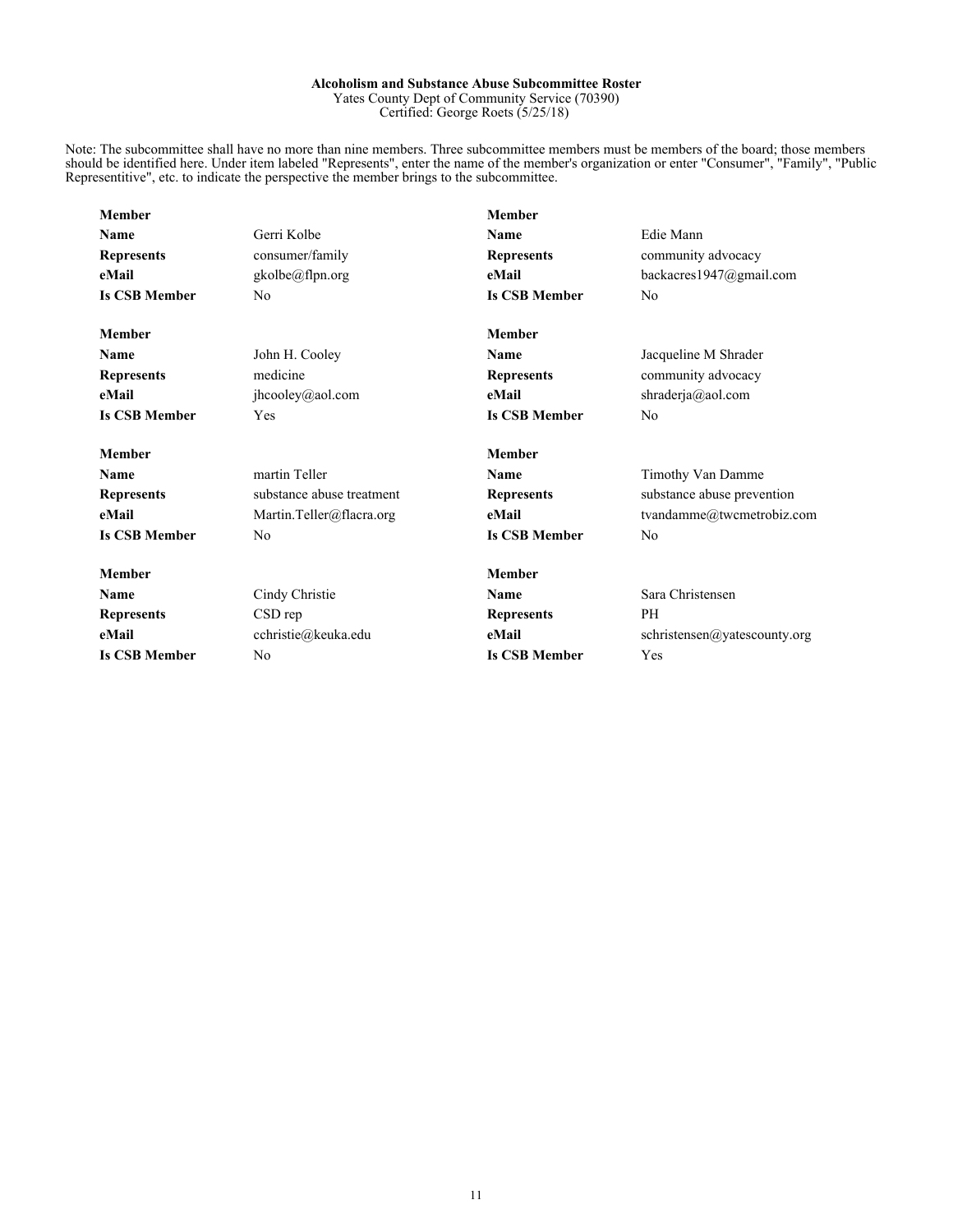#### **Mental Health Subcommittee Roster**

Yates County Dept of Community Service (70390) Certified: George Roets (5/25/18)

Note: The subcommittee shall have no more than eleven members. Three subcommittee members must be members of the board; those members should be identified here. Under item labeled "Represents", enter the name of the member's organization or enter "Consumer", "Family", "Public Representitive", etc. to indicate the perspective the member brings to the subcommittee.

| <b>Member</b>        |                             | <b>Member</b>                          |                                         |
|----------------------|-----------------------------|----------------------------------------|-----------------------------------------|
| Name                 | Cathy Lovejoy               | Name                                   | Sherri Borglum                          |
| <b>Represents</b>    | community residential       | <b>Represents</b>                      | community treatment                     |
| eMail                | $clovejoy@$ lakeviewmhs.org | eMail                                  | sherriborglum@gmail.com                 |
| <b>Is CSB Member</b> | N <sub>0</sub>              | <b>Is CSB Member</b>                   | N <sub>0</sub>                          |
| <b>Member</b>        |                             | <b>Member</b>                          |                                         |
| Name                 | Becky bennett-Tears         | <b>Name</b>                            | Lisa Youngs                             |
| <b>Represents</b>    | aging services              | <b>Represents</b>                      | mental health care                      |
| eMail                | bennett-TearsB@proaction    | eMail                                  | lisa.youngs@flhealth.org                |
| <b>Is CSB Member</b> | Yes                         | <b>Is CSB Member</b>                   | N <sub>0</sub>                          |
| <b>Member</b>        |                             | <b>Member</b>                          |                                         |
| Name                 | John Jenkins                | Name                                   | melanie Sullivan                        |
| <b>Represents</b>    | children's support services | <b>Represents</b>                      | community residential support           |
| eMail                | jjenkins@dor.org            | eMail                                  | melaniesullivan@keukahousingcouncil.org |
| <b>Is CSB Member</b> | N <sub>0</sub>              | <b>Is CSB Member</b><br>N <sub>0</sub> |                                         |
| <b>Member</b>        |                             |                                        |                                         |
| Name                 | Ellen Hey                   |                                        |                                         |
| <b>Represents</b>    | <b>FQHC FNP</b>             |                                        |                                         |
| eMail                | ellenh@flchealth.org        |                                        |                                         |
| <b>Is CSB Member</b> | Yes                         |                                        |                                         |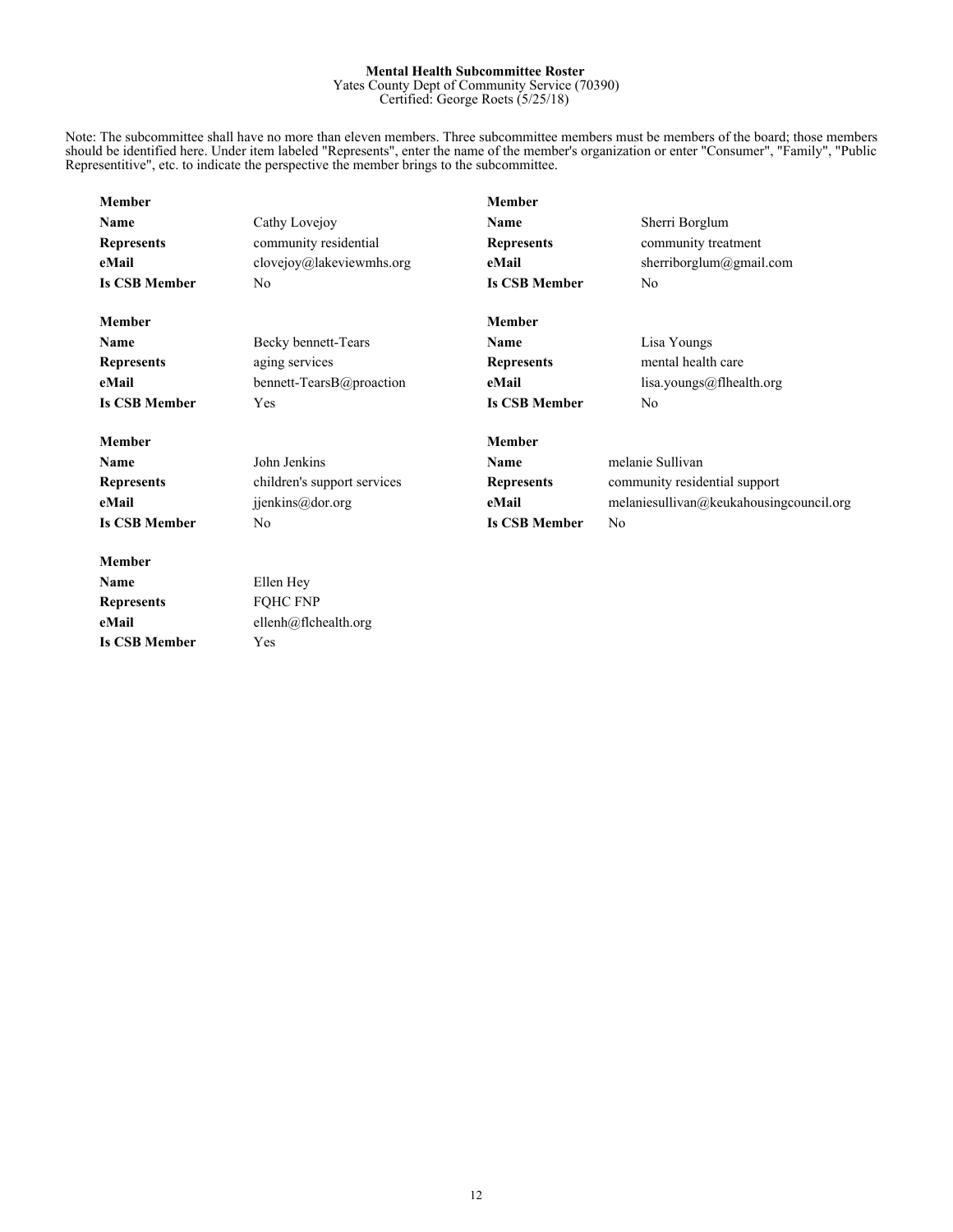#### **Developmental Disabilities Subcommittee Roster**

Yates County Dept of Community Service (70390) Certified: George Roets (5/25/18)

Note: The subcommittee shall have no more than nine members. Three subcommittee members must be members of the board; those members should be identified here. Under item labeled "Represents", enter the name of the member's organization or enter "Consumer", "Family", "Public Representitive", etc. to indicate the perspective the member brings to the subcommittee.

| <b>Member</b>        |                            | <b>Member</b>        |                            |
|----------------------|----------------------------|----------------------|----------------------------|
| Name                 | Deb Fabris Coon            | Name                 | James E. Wilson            |
| <b>Represents</b>    | <b>ARC</b> Yates           | <b>Represents</b>    | community                  |
| eMail                | dfabriscoon@arcofyates.org | eMail                | jimw805@gmail.com          |
| <b>Is CSB Member</b> | No                         | <b>Is CSB Member</b> | N <sub>0</sub>             |
| <b>Member</b>        |                            | <b>Member</b>        |                            |
| <b>Name</b>          | Virginia (Ginny) Penepent  | Name                 | Connie L. Baughman         |
| <b>Represents</b>    | family                     | <b>Represents</b>    | family advocate            |
| eMail                | ginpene@gmail.com          | eMail                | conniebaughman45@yahoo.com |
| <b>Is CSB Member</b> | N <sub>0</sub>             | <b>Is CSB Member</b> | N <sub>0</sub>             |
| <b>Member</b>        |                            | <b>Member</b>        |                            |
| Name                 | Carol G. Schreiner         | Name                 | <b>Stacy Barden</b>        |
| <b>Represents</b>    | children's services        | <b>Represents</b>    | education                  |
| eMail                | cshreiner@rochester.rr.com | eMail                | sbarden@pycsd.org          |
| <b>Is CSB Member</b> | N <sub>0</sub>             | <b>Is CSB Member</b> | N <sub>0</sub>             |
| <b>Member</b>        |                            | <b>Member</b>        |                            |
| <b>Name</b>          | Sara K Hansen              | Name                 | lauren Snyder              |
| <b>Represents</b>    | service provider           | <b>Represents</b>    | family                     |
| eMail                |                            | eMail                | laurensnyder@gmail.com     |
| <b>Is CSB Member</b> | Yes                        | <b>Is CSB Member</b> | Yes                        |